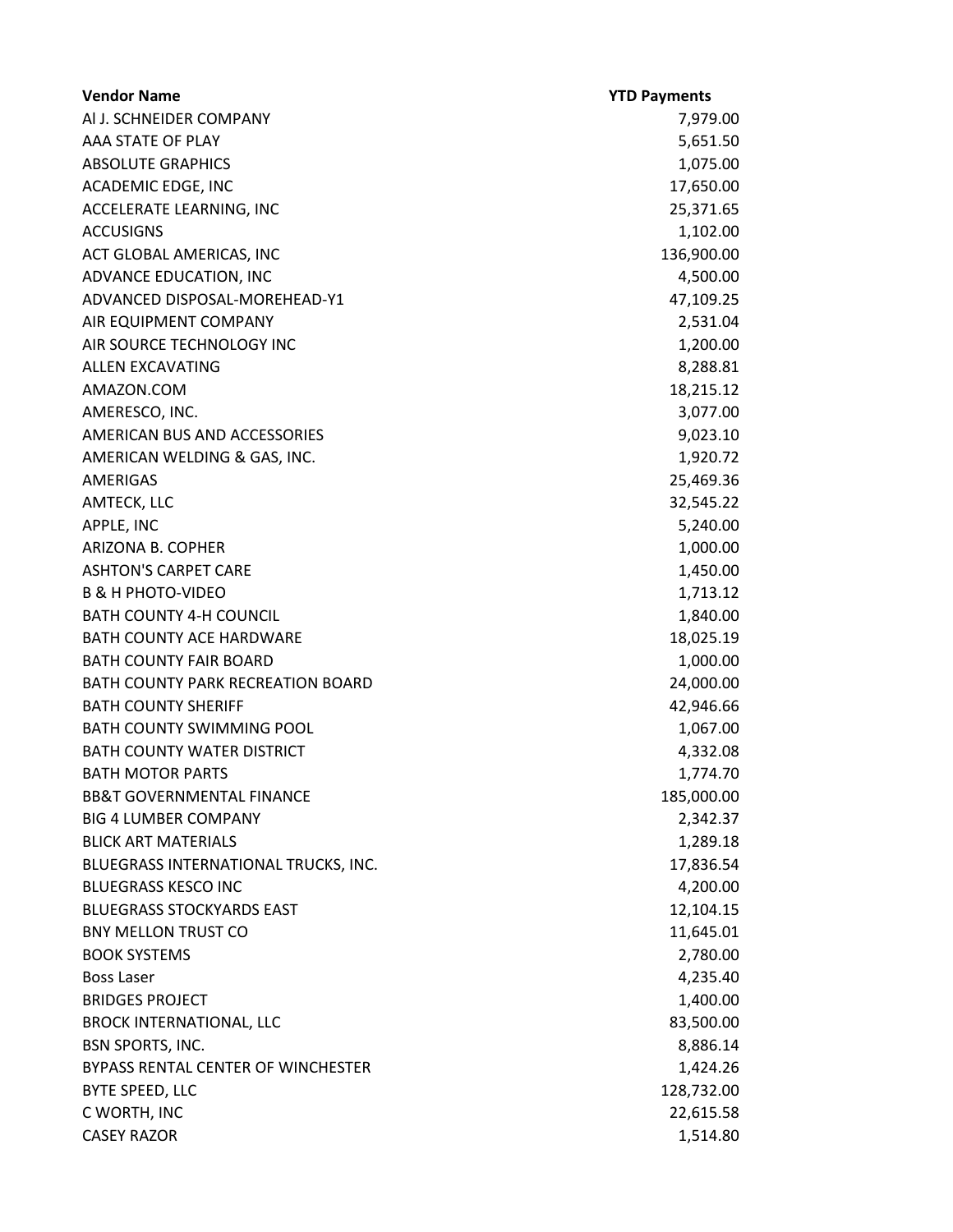| <b>CCS PRESENTATION SYSTEMS</b>                 | 0.00       |
|-------------------------------------------------|------------|
| CDW GOVERMENT, INC                              | 6,079.21   |
| <b>CENTRAL KENTUCKY GLASS CO</b>                | 5,773.50   |
| <b>CHENOWETH LAW OFFICE</b>                     | 1,824.22   |
| <b>CINTAS CORPORATION LOC 312</b>               | 20,737.10  |
| <b>CLAY INGELS CO LLC</b>                       | 3,392.00   |
| <b>CMW ARCHITECTS &amp; ENGINEERS</b>           | 387,355.97 |
| <b>COMMERCIAL SIGNS</b>                         | 2,038.32   |
| COMMUNITY FAMILY CLINIC, PLLC                   | 2,750.00   |
| CONNECT RENTAL AND SALES, INC                   | 2,960.58   |
| <b>CONSULTING SERVICES INCORPORATED</b>         | 44,505.00  |
| <b>CONTINENTAL SEWING CENTER</b>                | 2,943.47   |
| <b>CROWN TROPHY</b>                             | 1,454.78   |
| DELL MARKETING L.P.                             | 7,410.76   |
| DELTA RESOURCES, INC.                           | 75,463.08  |
| DEMCO, INC                                      | 1,868.94   |
| YOUNG & KENADY INCORPORATED                     | 23,588.10  |
| <b>DIANA CLINE</b>                              | 1,126.86   |
| DOLLAR GENERAL - CHARGED SALES                  | 1,539.75   |
| DON WILSON MUSIC COMPANY INC                    | 2,500.00   |
| DONAHUE MECHANICAL                              | 99,954.00  |
| DUTCH'S CHEVY AND OLDS                          | 16,253.42  |
| ECOLAB, INC                                     | 3,174.89   |
| EDMENTUM, INC                                   | 8,089.00   |
| <b>EPES SOFTWARE</b>                            | 1,256.75   |
| <b>ERMA'S CIRCLE W</b>                          | 1,126.77   |
| EXPLORELEARNING, LLC                            | 3,548.83   |
| FAMILY, CAREER AND COMMUNITY LEADERS OF AMERICA | 1,275.00   |
| <b>FERGUSON ENTERPRISES INC #20</b>             | 29,552.17  |
| <b>FIREFLY COMPUTERS</b>                        | 117,549.00 |
| <b>FLEETPRIDE INC.</b>                          | 11,103.35  |
| <b>FLEMING MASON</b>                            | 52,303.37  |
| FOLLETT SCHOOL SOLUTIONS, INC.                  | 4,454.37   |
| <b>FORWARD EDGE ASSOCIATES</b>                  | 4,342.00   |
| FREY SCIENTIFIC COMPANY                         | 1,279.20   |
| <b>GARRETT COMMUNICATIONS</b>                   | 3,789.60   |
| <b>GATEWAY CYCLES</b>                           | 4,000.00   |
| GATEWAY DISTRICT HEALTH DEPARTMENT              | 1,429.54   |
| <b>GEM CITY TIRE</b>                            | 1,090.86   |
| GEMPLER'S, INC.                                 | 1,969.41   |
| <b>GENERAL SALES COMPANY</b>                    | 49,149.21  |
| <b>GLORIA METZ</b>                              | 1,556.09   |
| GLOVER'S GLASS AND LOCK, INC.                   | 1,098.46   |
| <b>GORDON FOOD SERVICE-ID</b>                   | 617,370.13 |
| <b>GROGAN'S HEALTHCARE SUPPLY</b>               | 2,360.67   |
| <b>H &amp; W SPORT SHOP</b>                     | 3,270.00   |
| HAMILTON, INC.                                  | 20,234.58  |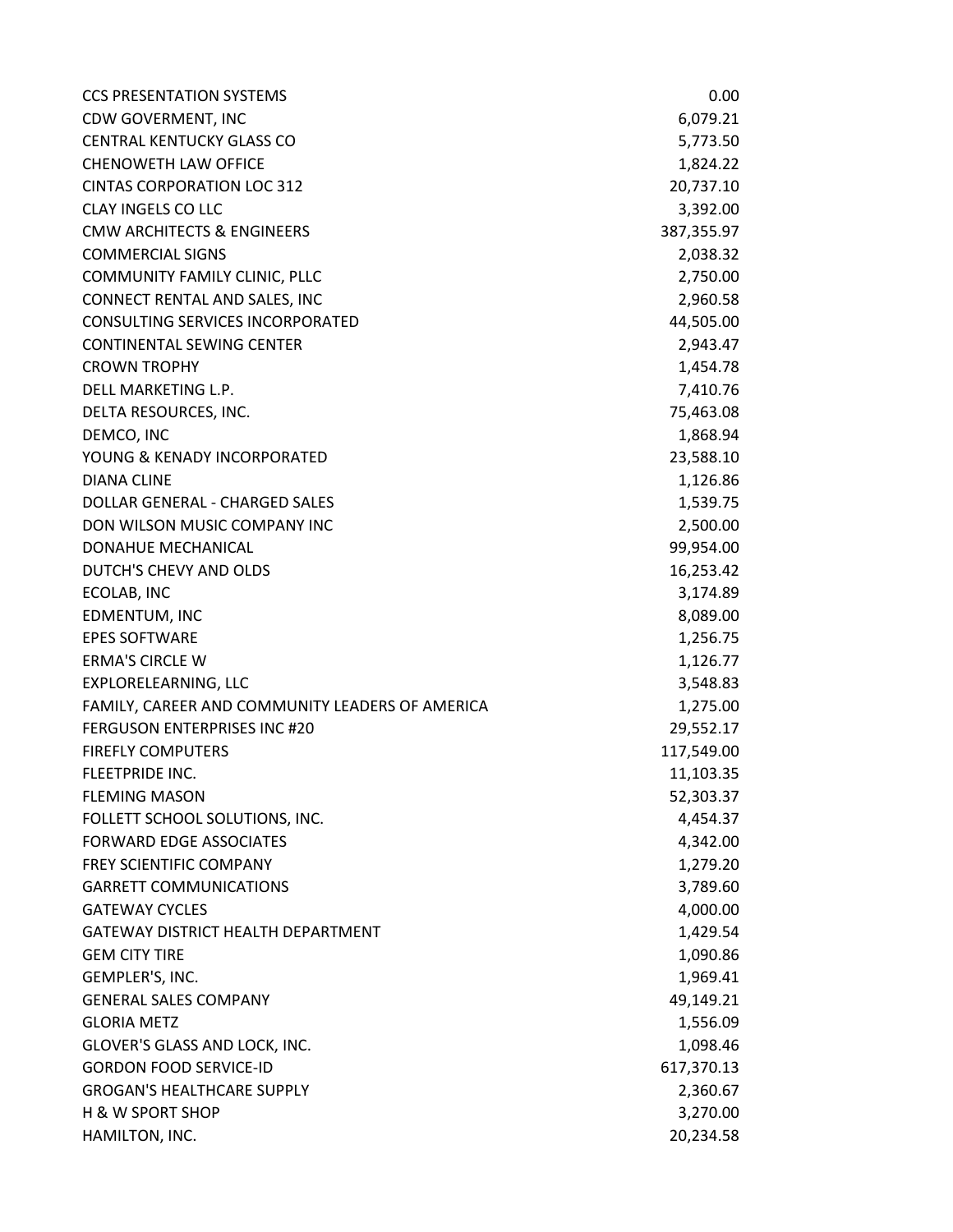| HANDS ON THERAPY, PSC                          | 65,382.50  |
|------------------------------------------------|------------|
| <b>HARSHAW TRANE</b>                           | 1,448.90   |
| <b>HARVEY TACKETT</b>                          | 1,064.72   |
| <b>HAWKES LEARNING SYSTEMS</b>                 | 8,781.57   |
| <b>HEARTLAND PAYMENT SYSTEMS</b>               | 806.00     |
| <b>HILLYARD KENTUCKY</b>                       | 2,437.60   |
| <b>HISD FOUNDATION</b>                         | 1,060.31   |
| <b>HOUGHTON MIFFLIN HARCOURT PUBLISHING CO</b> | 2,710.10   |
| HUMMERT INTERNATIONAL                          | 2,535.00   |
| <b>HUNTINGTON NATIONAL BANK</b>                | 383,213.11 |
| <b>HUNTINGTON NATIONAL BANK</b>                | 80,308.51  |
| HURST MUSIC, INC.                              | 13,519.97  |
| HYDROTEX, INC                                  | 4,159.83   |
| <b>INDIAN CREEK RESTAURANT</b>                 | 3,168.00   |
| <b>INFINITE CAMPUS</b>                         | 12,691.00  |
| INNERSPACE STRATEGIES, INC                     | 2,384.13   |
| <b>IO EDUCATION LLC</b>                        | 1,196.00   |
| J. D. WILLIAMS ENGINEERS/SURVEYORS             | 14,500.00  |
| JEFFERY FANNIN ENTERPRISES INC.                | 19,563.13  |
| JKM TRAINING, INC.                             | 2,227.00   |
| JMK ELECTRIC CO., INC.                         | 1,245.00   |
| JOHN DEERE FINANCIAL                           | 16,742.64  |
| JOHN WAYNE PEST CONTROL, INC                   | 4,680.00   |
| <b>JOHNSTONE SUPPLY</b>                        | 3,070.19   |
| JOSTENS, INC                                   | 2,012.29   |
| <b>JSW FARM CHOP SHOP</b>                      | 1,000.50   |
| <b>JUNIOR LIBRARY GUILD</b>                    | 2,160.15   |
| <b>K9 RESOURCES</b>                            | 8,412.00   |
| <b>KAAC</b>                                    | 1,425.00   |
| <b>KACTE</b>                                   | 2,240.00   |
| <b>KASA</b>                                    | 3,453.00   |
| <b>KASC</b>                                    | 1,850.00   |
| KELLEY GALLOWAY SMITH GOOLSBY, PSC             | 20,300.00  |
| KENTUCKY ASSOC. SCHOOL BUSINESS OFFICALS       | 2,370.00   |
| KENTUCKY ASSOCIATION OF SCHOOL SUPT            | 1,750.00   |
| <b>KENTUCKY BANK</b>                           | 49,842.16  |
| KENTUCKY EDUCATIONAL DEVELOPMENT CO            | 6,486.90   |
| KENTUCKY EMPLOYERS' MUTUAL INSURANCE           | 60,924.53  |
| <b>KENTUCKY READING ASSOCIATION</b>            | 3,912.00   |
| KENTUCKY RETIREMENT SYSTEMS                    | 3,621.79   |
| KENTUCKY SCHOOL BOARDS ASSOCIATION             | 30,951.98  |
| <b>KENTUCKY STATE TREASURER</b>                | 1,951.00   |
| <b>KENTUCKY STATE TREASURER</b>                | 1,000.00   |
| <b>KENTUCKY STATE TREASURER</b>                | 158,538.92 |
| KENTUCKY TEACHERS RETIREMENT SYSTEM            | 32,994.90  |
| KENTUCKY UTILITIES COMPANY/ODP                 | 303,785.21 |
| KPS SALES, LLC                                 | 114,753.00 |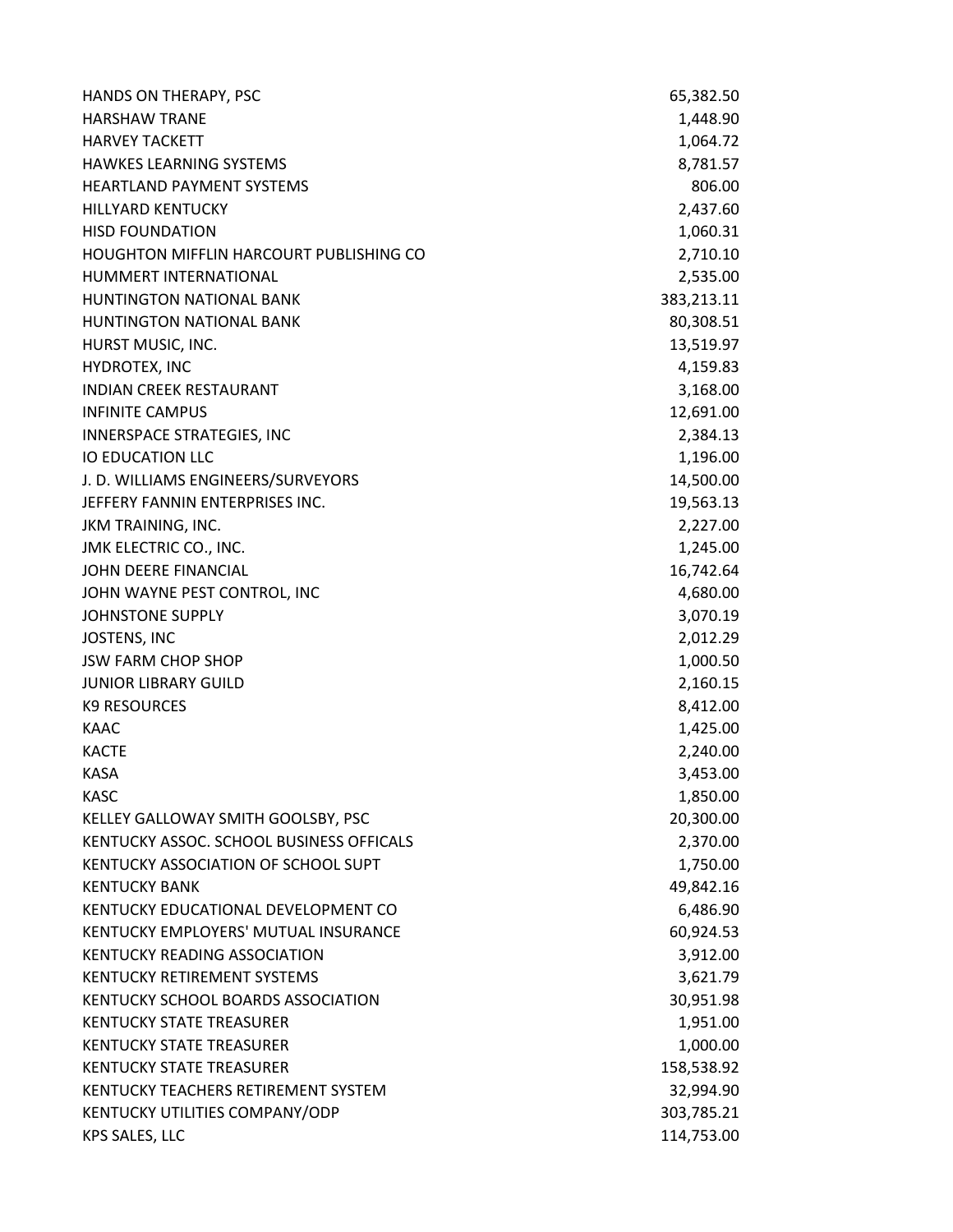| KREMER WHOLESALE, INC.                             | 2,550.00   |
|----------------------------------------------------|------------|
| <b>KROGER</b>                                      | 2,744.99   |
| <b>KSBIT-WORKERS COMP FUND</b>                     | 19,179.00  |
| KUTA SOFTWARE LLC                                  | 1,370.00   |
| KY NEWSGROUP/MC INVESTMENTS INC                    | 3,745.50   |
| LAKESHORE LEARNING MATERIALS                       | 11,907.71  |
| LANDMARK SPRINKLER, INC.                           | 35,325.00  |
| <b>LARRY SLONE</b>                                 | 1,500.00   |
| <b>LEARNING WITHOUT TEARS</b>                      | 3,190.00   |
| LEEANNA R. BUTCHER                                 | 1,000.00   |
| <b>LEXINGTON AUTO SPRING</b>                       | 1,454.77   |
| LIBERTY TIRE RECYCLING, LLC.                       | 44,160.00  |
| <b>LIGHTING SOLUTIONS</b>                          | 3,811.66   |
| LITE THE NITE                                      | 20,632.00  |
| LITTLE ACORN OIL COMPANY                           | 6,226.85   |
| LOVING GUIDANCE INC                                | 1,868.75   |
| LOWES, INC                                         | 7,181.90   |
| <b>LYNN IMAGING</b>                                | 10,892.99  |
| <b>MAGNATAG VISIBLE SYSTEMS</b>                    | 1,060.36   |
| MAILFINANCE INC.                                   | 1,190.34   |
| <b>MAJOR BRANDS</b>                                | 5,229.00   |
| <b>MARKEL CORPORATION</b>                          | 2,500.00   |
| <b>MARLIN</b>                                      | 2,929.11   |
| <b>MARTHA'S KITCHEN</b>                            | 1,875.00   |
| MASON STRUCTURE, INC.                              | 212,017.20 |
| MATH SOLUTIONS PROFESSIONAL DEVELOPMENT            | 2,293.50   |
| MAZANEC, RASKIN & RYDER CO., LPA                   | 3,309.49   |
| MCGRAW-HILL SCHOOL EDUCATION HOLDINGS, LLC         | 17,951.21  |
| MEADE CONCRETE PRODUCTS, INC.                      | 28,625.62  |
| <b>MEADE TRACTOR</b>                               | 1,278.63   |
| MICHAEL A. WILLIAMS                                | 8,564.25   |
| MICHELE RAE JOHNSON                                | 2,180.33   |
| <b>MID-AMERICAN BOOKS</b>                          | 2,101.61   |
| MID-AMERICAN SPORTS ADVANTAGE                      | 2,000.00   |
| <b>MILLS SUPPLY</b>                                | 21,555.49  |
| MIRACLE RECREATION                                 | 8,999.00   |
| <b>MITCHELL MILLER</b>                             | 7,200.00   |
| MMI OF KENTUCKY                                    | 50,615.62  |
| MOBYMAX, LLC                                       | 2,779.00   |
| MONTGOMERY COUNTY AREA TECHNOLOGY CENTER SKILLSUSA | 2,200.00   |
| <b>MOREHEAD ELECTRIC</b>                           | 1,212.54   |
| <b>MOREHEAD STATE UNIVERSITY</b>                   | 2,227.07   |
| MOSS WHOLESALE FLOWERS, INC.                       | 5,920.25   |
| NANDINO INDUSTRIAL ELECTRICAL                      | 4,068.01   |
| <b>NASCO</b>                                       | 2,817.98   |
| NATIONAL AUTISM RESOURCES                          | 1,730.16   |
| NATIONAL FFA ORGANIZATION                          | 2,105.50   |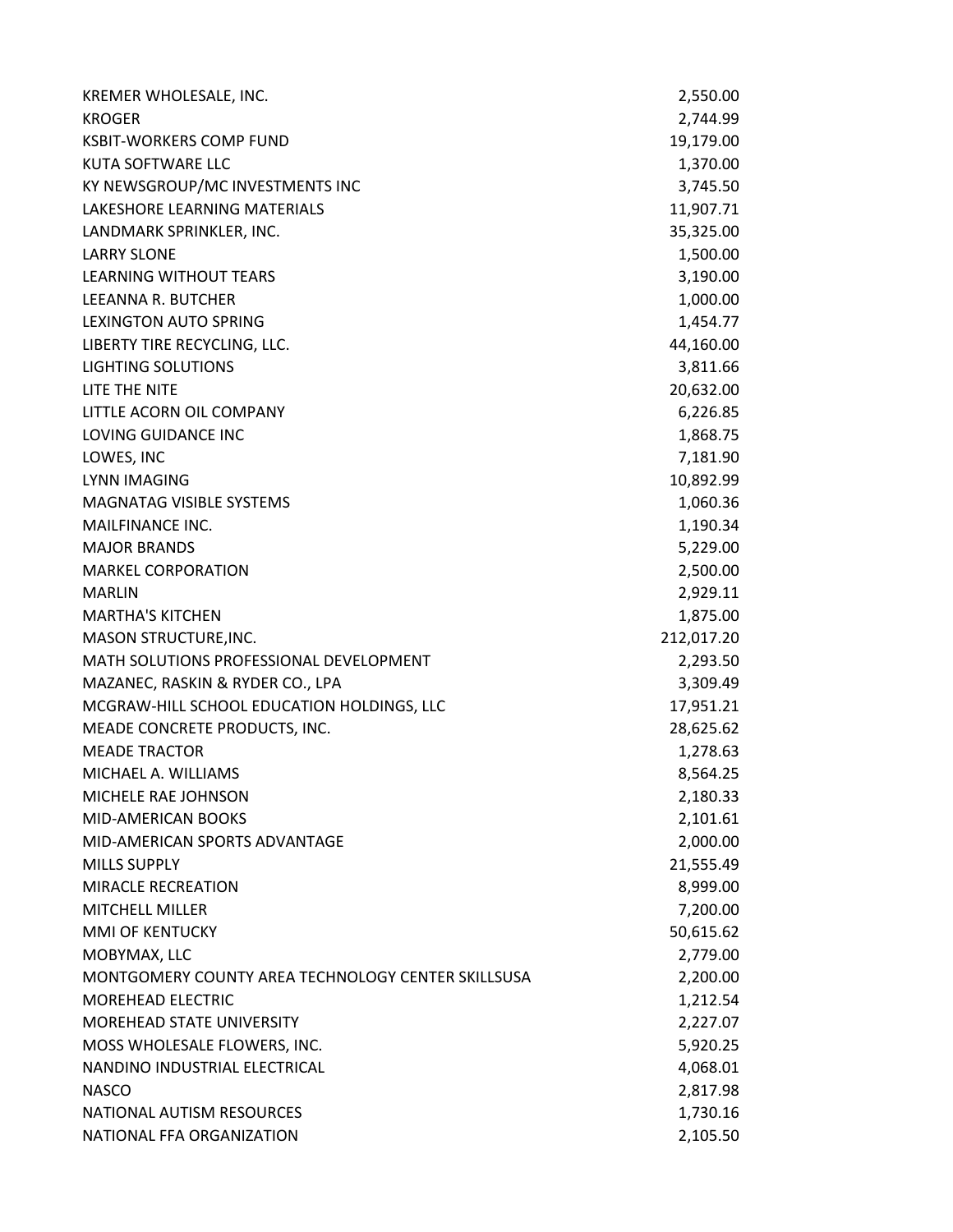| NATIONAL FFA ORGANIZATION                   | 1,128.00      |
|---------------------------------------------|---------------|
| NATIONAL TECHNOLOGY STUDENT ASSOCIATION     | 1,580.00      |
| <b>NEOFUNDS</b>                             | 2,308.46      |
| <b>NORMAN STORY &amp; ASSOCIATES</b>        | 1,161.00      |
| NORTHWEST EVALUATION ASSOCIATION            | 21,675.00     |
| NUCOR-VULCRAFT GROUP                        | 41,051.11     |
| OFFICE DEPOT, INC                           | 9,310.29      |
| OKI                                         | 1,800.00      |
| ONE CALL NOW                                | 2,609.67      |
| OTC BRANDS, INC.                            | 1,379.02      |
| <b>OWINGSVILLE WATERWORKS</b>               | 30,565.83     |
| <b>PACKS+WALKER LLC</b>                     | 119,250.00    |
| PAYROLL ACCOUNT                             | 12,757,050.92 |
| PECK'S FARM SUPPLY                          | 1,290.00      |
| PEOPLE ADMIN, INC.                          | 17,400.00     |
| PHOENIX BUSINESS SYSTEMS                    | 1,589.66      |
| PITNEY BOWES GLOBAL FINANCIAL SERVICES, LLC | 1,020.00      |
| <b>POSTMASTER</b>                           | 2,784.90      |
| PRECISION MECHANICAL                        | 40,500.00     |
| <b>PSST</b>                                 | 19,615.00     |
| <b>QUILL CORPORATION</b>                    | 44,383.07     |
| R L CRAIG CO                                | 5,057.00      |
| R. J. ROBERTS INC.                          | 24,778.20     |
| RENAISSANCE LEARNING, INC.                  | 7,193.00      |
| <b>REXEL RICHMOND</b>                       | 6,630.00      |
| RICHARDS ELECTRIC SUPPLY CO, INC.           | 6,207.05      |
| RIDDELL/ALL AMERICAN SPORTS CORP            | 3,812.17      |
| S.W.H. SUPPLY COMPANY                       | 3,646.55      |
| SAVE-A-LOT CONATSER ENTERPRISES             | 3,017.24      |
| <b>SCHILLER HARDWARE</b>                    | 26,302.68     |
| SCHOLASTIC BOOK FAIRS INC                   | 4,366.74      |
| SCHOLASTIC INC.                             | 2,048.19      |
| <b>SCHOOL FURNITURE DEPOT</b>               | 1,641.00      |
| SCHOOLHOUSE OUTFITTERS, LLC                 | 2,262.27      |
| SCHOOL SPECIALTY INC.                       | 2,468.06      |
| <b>SCHOOL SPECIALTY</b>                     | 1,811.41      |
| SECURITY VOICE, INC.                        | 1,800.00      |
| SHERRI'S HOUSE OF PIZZA                     | 1,217.54      |
| SHERWIN-WILLIAMS                            | 3,504.81      |
| SHI INTERNATIONAL CORP.                     | 14,082.40     |
| SHRED-IT USA                                | 813.27        |
| SIMPLEXGRINNELL LP                          | 1,093.40      |
| SITE SUPPLY, INC.                           | 20,800.00     |
| SOUTHERN BELLE DAIRY FOODS                  | 129,653.65    |
| SOUTHERN STATES INSURANCE GROUP, INC        | 158,612.39    |
| SPORTSFIELD SPECIALTIES                     | 16,730.00     |
| STERLING LANES, LLC                         | 2,299.25      |